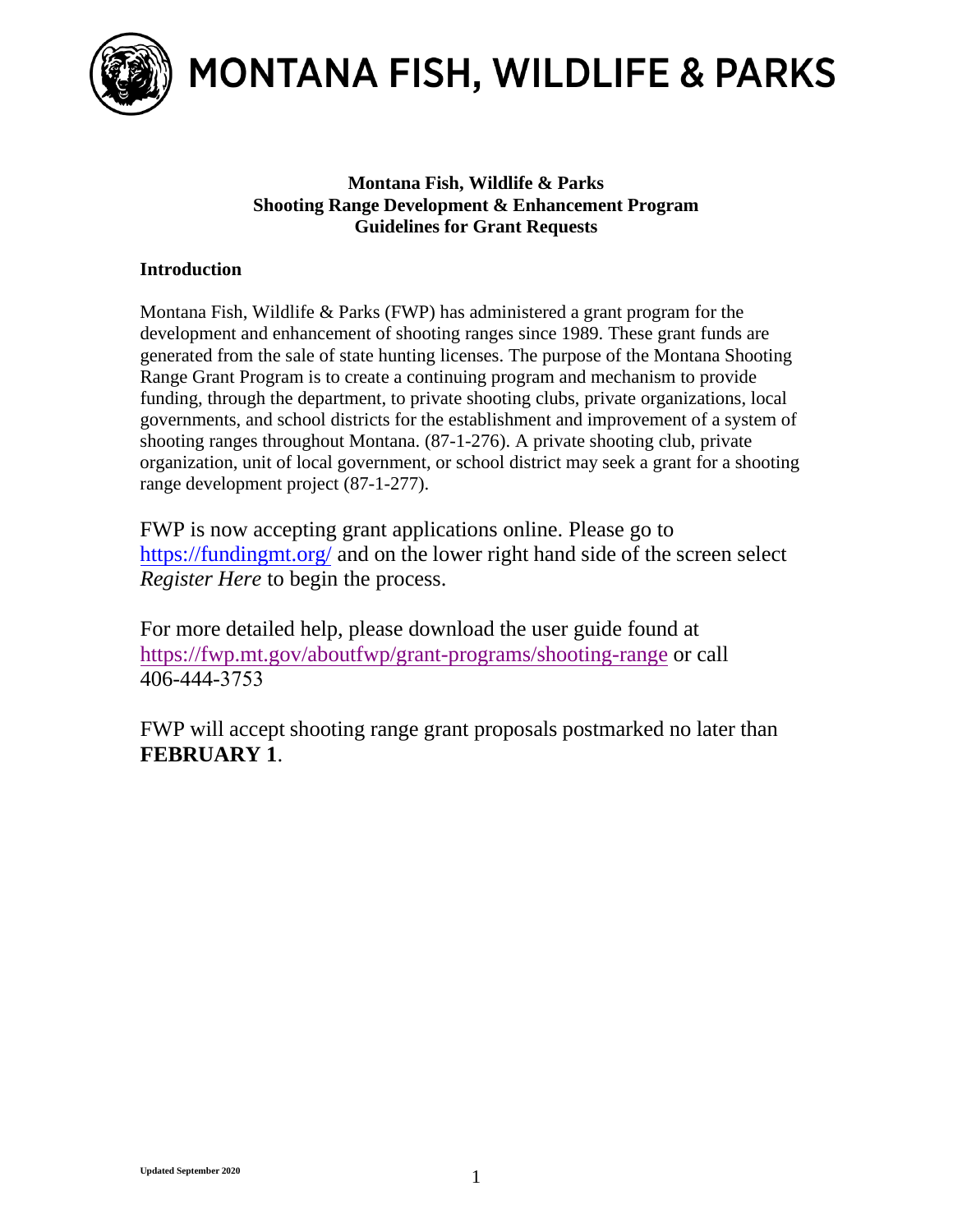#### **DEFINITIONS:**

The following definitions apply in this document.

- A. **Department** means the Montana Department of Fish, Wildlife and Parks.
- B. **Grant** is the amount of the shooting range development funds allocated to the Applicant for reimbursement of expenditures on the project.
- C. **Matching Share** means the Applicant's share of total project costs in the form of cash, donations of equipment, materials, land and labor.
- D. **Applicant** means a, private shooting club or private organization pursuant to Title 35, chapter 2, MCA, local government, or school district which is an eligible applicant for and recipient of a matching fund grant.
- E. **Project** means the work proposed by the Applicant in the Project Narrative of the Application and approved by the Department.
- **F. Project Period** means the period of time in which all approved work and related expenditures are to be accomplished by the Applicant. **Work and expenditures accomplished prior to or following the approved Project Period will be ineligible for reimbursement.**
- *G.* **Shooting Range Development Fund** means those funds appropriated by the Legislature with authority to the Department to award to Applicants for development of shooting range facilities. *Existing assets and shooting range developments are fixed improvements to the shooting range owned or made prior to the application deadline.* (of the current application year is implied)

Montana state law and administrative rules establish the following conditions (all original legal text is *italicized* throughout the document):

#### **Grant criteria (87-1-278)**

- *(1) An applicant for a grant pursuant to 87-1-277 shall provide matching funds in either cash or in-kind contributions. The match must represent \$1 in value for each \$1 of the grant. In-kind contributions include but are not limited to labor, materials, and real property. Existing assets and existing shooting range development may not apply to the match.*
- *(2) An applicant that is a private shooting club or a private organization must be a nonprofit corporation pursuant to Title 35, chapter 2, with an organizational structure, officers, directors, and a registered agent.*
- *(3) A grant must be used for the purchase of real property, earthwork, fixed improvements to existing shooting ranges or ranges being established, or reasonable grant application expenses. A grant may not be used for any expendable supplies for a shooting range.*
- *(4) To be eligible for grant assistance, a private shooting club or a private organization:*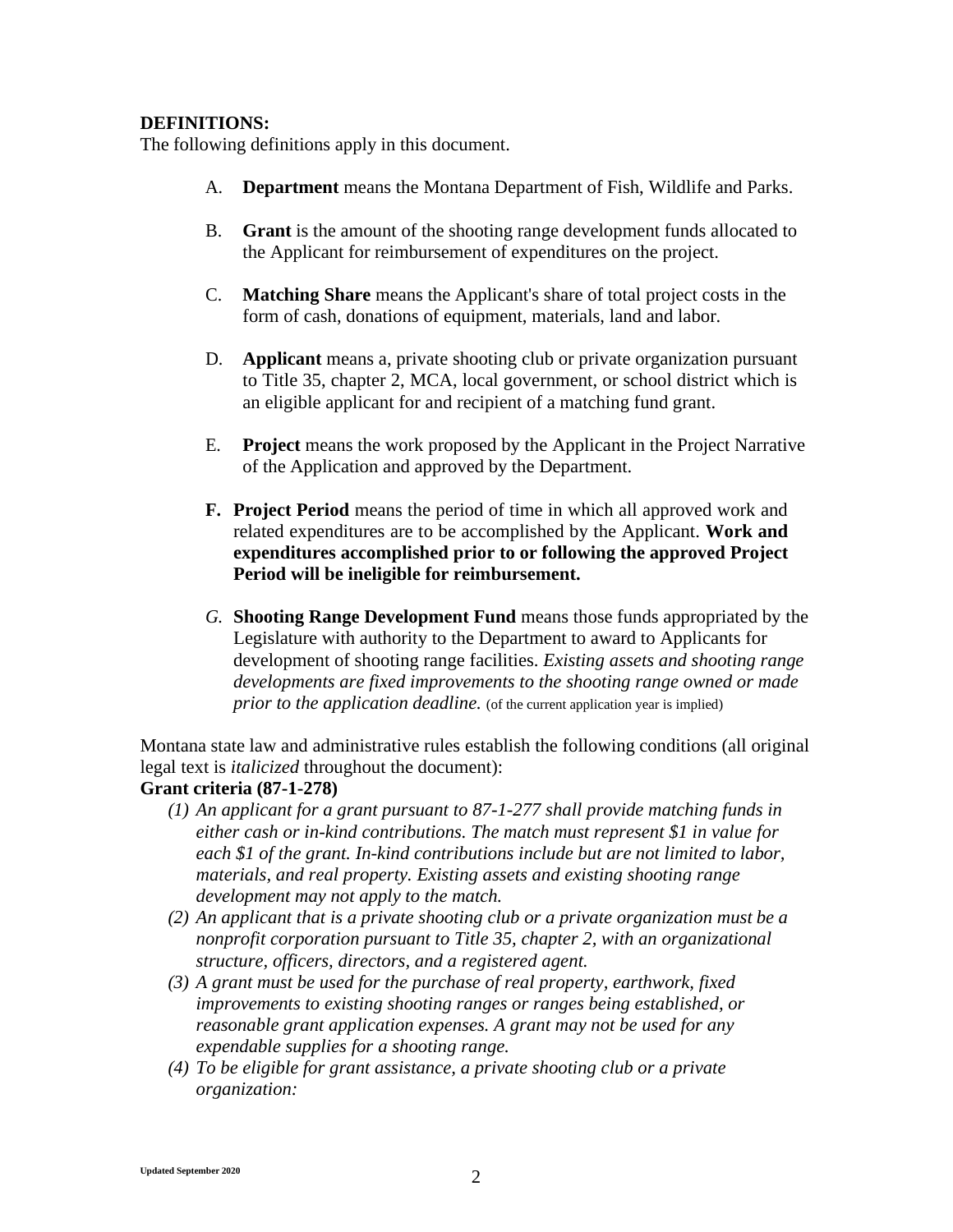*(a) (i) shall accept in its membership any person who holds or is eligible to hold a Montana hunting license and who pays club or organization membership fees;*

*(ii) may not limit the number of members;*

*(iii) may charge a membership fee not greater than the per-member share of the club's or organization's reasonable cost of provision of services, including establishment, improvement, and maintenance of shooting facilities and other membership services; and*

*(iv) shall offer members occasional guest privileges at no cost to the member or invited guest and shall make a reasonable effort to hold a public sight-in day each September, when the general public may use the shooting range for a dayuse fee or at no cost; or*

*(b) shall admit the general public for a reasonable day-use fee.*

- *(5) A private shooting club, private organization, unit of local government, or school district that accepts a grant under 87-1-276, 87-1-277, 87-1-279, and this section shall provide the department with a future interest, providing that upon the discontinued use of its shooting range facility or its dissolution, the assets of the facility revert to the department. The department may hold the property indefinitely pending identification of a new entity to operate the facility. If a facility funded under 87-1-276, 87-1-277, 87-1-279, and this section is sold for a use other than a shooting range facility and the sale proceeds are not reinvested in another shooting range facility within 1 year of the sale, the entity that sells the facility shall reimburse the grant program for all funds received under 87-1-276, 87-1-277, 87-1-279, and this section.*
- *(6) To be eligible for grant assistance, the applicant shall allow safe shooting of hunting arms. Hunting arms include shotguns, archery equipment, black powder arms, rifles, and pistols.*
- *(7) An entity receiving a grant shall allow use of the facility by hunter education classes for no fee.*
- *(8) A unit of local government or a school district shall compete on an equal basis with other applicants and shall provide access to its facility for a reasonable fee to any person holding or eligible to hold a Montana hunting license.*

#### **Program rules (87-1-279)**

- *(1) The department may not use more than 15% of the program funds for administration.*
- *(2) The department shall develop a simple application procedure and accountability system.*
- *(3) The department shall make every effort to expend or obligate funds for shooting range improvement grants within the year for which they are appropriated.*
- *(4) The department shall prioritize grant applications according to those that provide facilities for the greatest number of shooters, that accommodate the use of a combination of hunting arms, and that meet other criteria established by the department.*
- *(5) The department may not grant more than 30% of the eligible funds for the establishment or improvement of any single facility in any year.*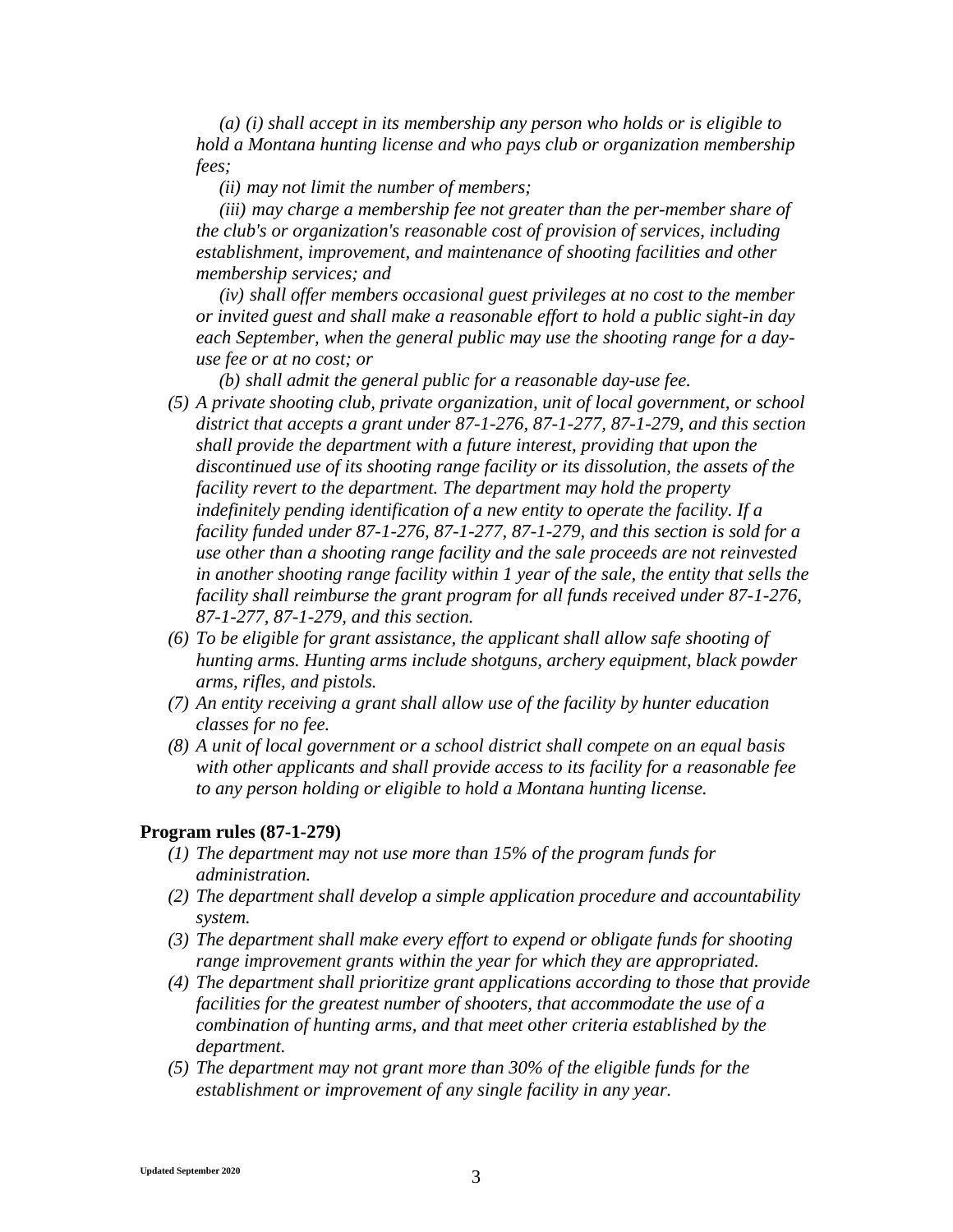*(6) The department shall promote the use of publicly owned land for shooting range facilities. The department may negotiate with federal, state, and local agencies to encourage land trades, shared or specific use designations, and other mechanisms to provide land for shooting range facilities.*

#### **Grant Application Procedure (12.10.103)**

- (1) *To apply for a shooting range development grant, an applicant must prepare and submit a completed application to the department's conservation education division in Helena.* For questions and assistance contact: Department of Fish, Wildlife and Parks, Conservation Education Bureau, 1420 East Sixth Avenue, P.O. Box 200701, Helena, MT 59620, Wayde Cooperider, (406) 444-9947, [wacooperider@mt.gov](mailto:wacooperider@mt.gov) .
- (2) *Applications must be postmarked on or before February 1.*

*(3) If the applicant is a private club or organization, the applicant must submit a club or organization resolution that approves the application for financial assistance, the project proposal, the commitment to allow public and hunter education program use of the facilities, and certifies the applicant's ability to provide matching funds or in-kind contributions.*

*(4) Applicants receiving preliminary approval must enter into a shooting range development project agreement with the department before the department gives final approval and disburses grant funds. The agreement shall delineate the terms the applicant must abide by under applicable statutes, administrative rules, and state and department policy. Department final approval of an agreement is contingent upon the EA decision notice.*

#### **REIMBURSEMENT OF COSTS (12.10.104)**

*(1) All billing on a proposed project must be completed by June 15 of the fiscal year the money is awarded.*

*(2) Reimbursement requests will be based upon actual costs or in-kind contributions, verified by receipts and documentation that the work was completed.*

*(3) With prior approval, the department will consider situations where work cannot be completed until funds are received. Which situations constitute a special circumstance or hardship, requiring dispersal of grant funds in advance, is at the department's discretion. (4) Per 87-1-278, MCA, existing assets and shooting range developments may not be applied to the matching funds or in-kind contributions. Existing assets and shooting range developments are fixed improvements to the shooting range owned or made prior to the application deadline.*

#### **Required Information for Grant Applications (12.10.110)**

*1. Each shooting range grant application must contain a comprehensive description of the proposed project. The information presented in the description will be used by the department to review, evaluate, and prioritize applications. The description must provide:*

*A. statement of need and benefit for the proposed project, including plans to enhance safety; hunter education; access by persons with disabilities; use by a variety of shooters (archery, shotgun, rifle, pistol); and availability to the public.*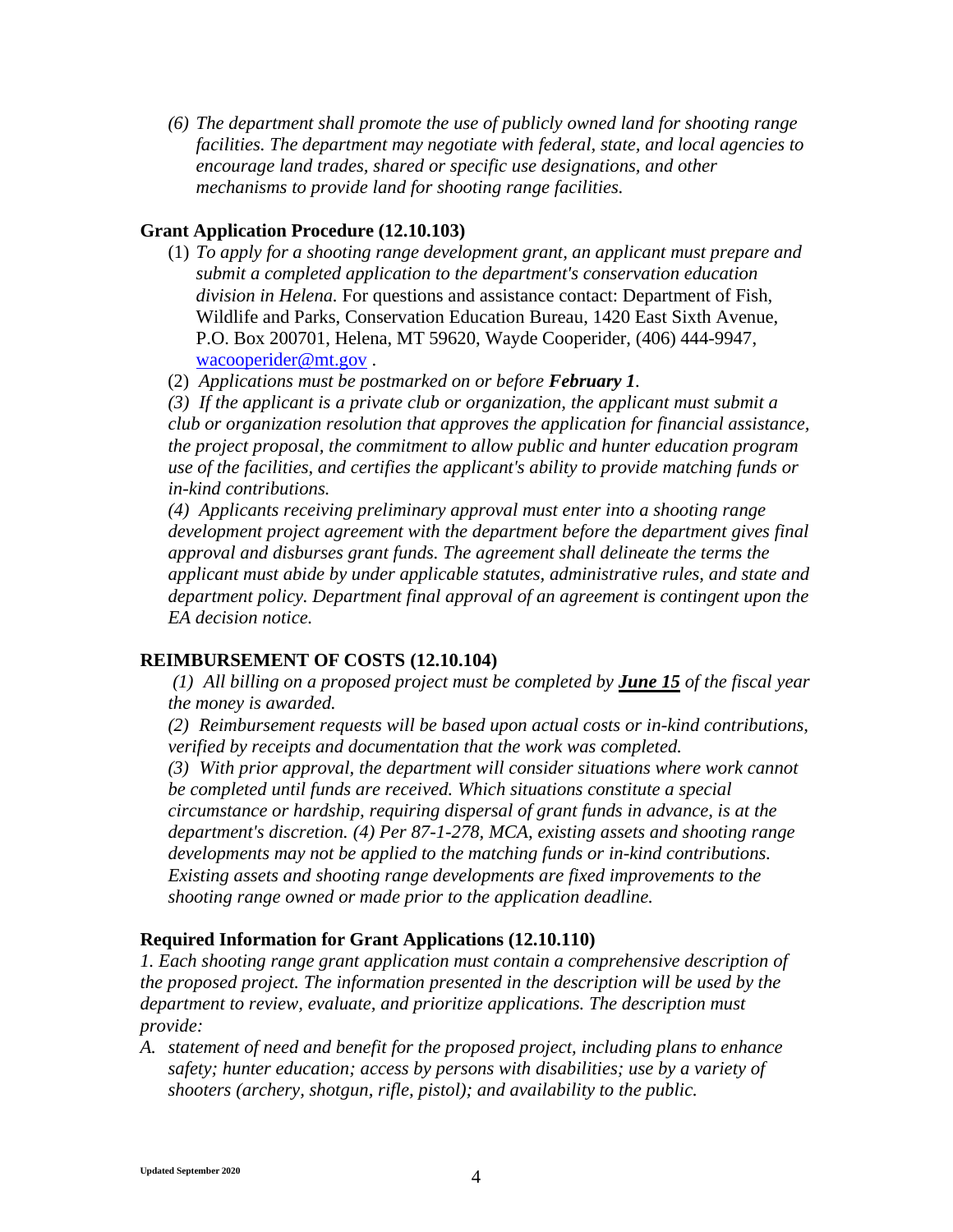- B. *work to be completed, including a calendar with completion dates, budget (including cost estimates and in-kind contributions); and*
- C. *site plan (within the property boundary) for the proposed project, including location of proposed work/facilities; existing development/facilities; north orientation arrow; access route(s) to the project; safety zones and impact areas; and current photographs of the proposed project area.*

*2. The applicant must submit satisfactory documentation of a long-term lease, easement, or ownership of the land where the project is proposed. Long-term leases are those with terms of 10 years or more with option for renewal. Lease with terms of less than 10 years may qualify only under special circumstances.*

Please utilize the application form to submit a grant request. This form has been designed to address Montana laws and rules specific to the shooting range program including the above statement of need, proposed activities, and necessary documentation. An electronic version of the form can be found on-line at [Grant Application](https://fwp.mt.gov/aboutfwp/grant-programs/shooting-range) .

### **Grant Priority (12.10.112)**

- *(1) As long as funds are sufficient to allocate grants to all eligible applicants, grants will be awarded beginning on July 1 of each year.*
- *(2) When the department receives more eligible applications for grants than funds are available, the department may include, but is not limited to, the following criteria to disperse funds and approve grants:*
	- *a. needs of the community determined by distance to applicant shooting range and annual club membership/range use;*
	- *b. population of the county compared with numbers of shooting ranges allowing public use within the county;*
	- *c. disabled accessibility improved to existing shooting range as a result of the project;*
	- *d. types of firearms and archery equipment that can be used at the proposed project;*
	- *e. range safety improved as a result of the proposed project; and*
	- *f. impacts to the human environment.*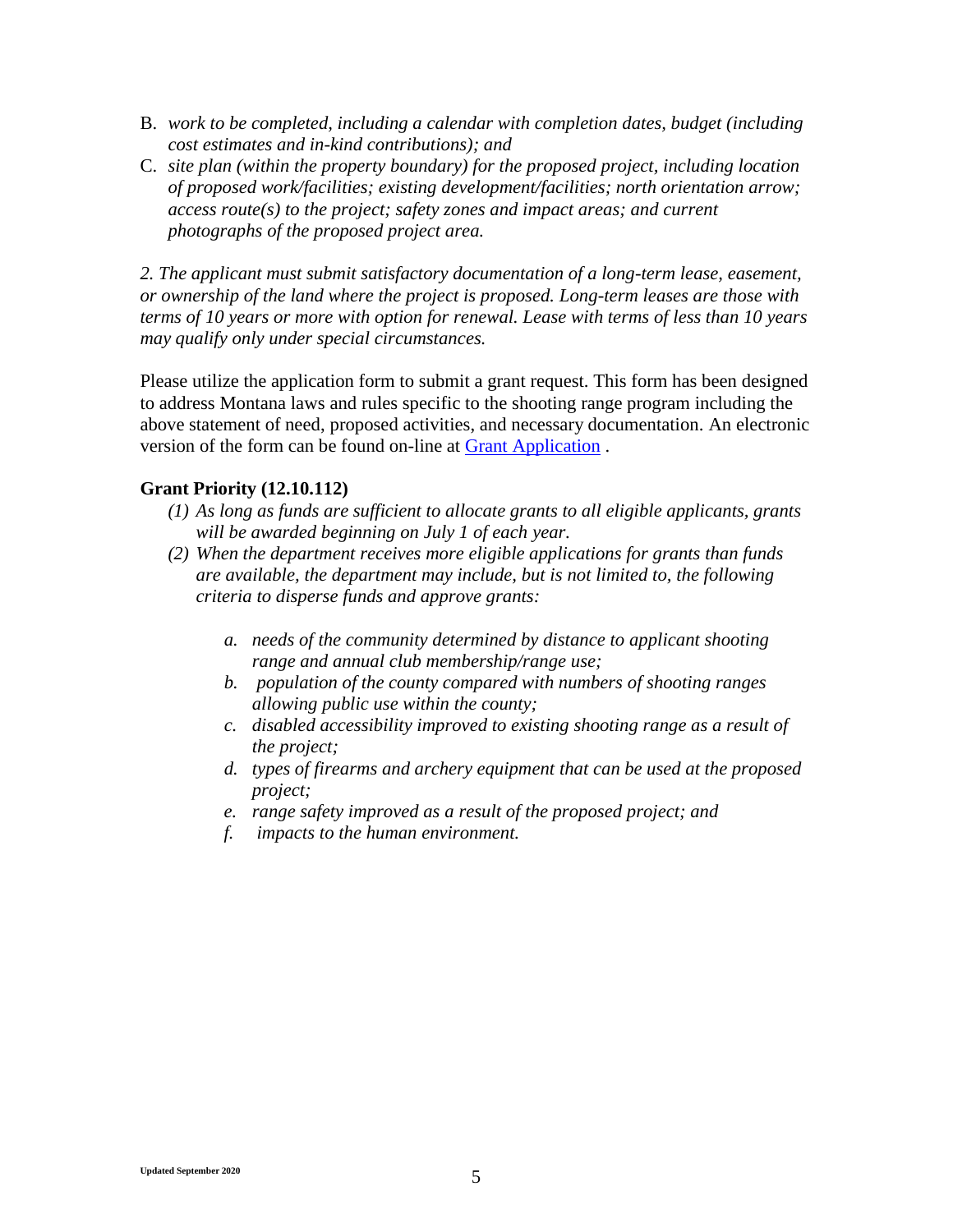#### **SHOOTING RANGE GRANT EVALUATION CRITERIA**

In situations where grant requests exceed the amount of available funding, FWP uses the following criteria to score and rank grant requests. Overall, the goal is to develop or enhance shooting ranges that provide safe, accessible, and diverse opportunities for a variety of shooting interests statewide.

- 1) Range serves local community. Requests will be scored and ranked according to the distance between the range and the nearest community where the majority of members/visitors reside. The maximum number of points is 10.
- 2) Range serves people of the local and regional community. Requests will be scored and ranked according to a ratio of existing and anticipated shooters (members and visitors) utilizing the range annually and the total population of the county. The maximum number of points is 10.
- 3) Range serves as host for a variety of designated shooting events. Requests will be scored and ranked according to the total number of existing and anticipated designated shooting events held annually. The maximum number of points is 10.
- 4) Range serves as host for a variety of educational shooting activities (e.g., 4-H, hunter education, and boy scouts) annually. Requests will be scored and ranked according to the total number of existing and anticipated educational shooting activities held annually. The maximum number of points is 10.
- 5) Range provides access to shooters. Requests will be scored and ranked according to the degree to which they provide public access for shooters. Ranges that are only open to members score lower than those ranges that are maintained and open to public use for a reasonable fee. The maximum number of points is 20.
- 6) Proposed project improves accessibility for handicapped shooters. Requests will be scored and ranked according to the degree to which the project improves the accessibility of the site for handicapped shooters. The maximum number of points is 10.
- 7) Proposed project enhances the safety of the range. Requests will be scored and ranked according to the degree to which they enhance the safety of the range. Requests with purposes related to safety improvements rank higher than those whose purpose is not directly related to safety. The maximum number of points is 20.
- 8) Proposed project mitigates environmental impacts associated with shooting activities. Requests will be scored and ranked according to the degree to which environmental impacts associated with existing and proposed shooting activities are minimized. The maximum number of points is 10.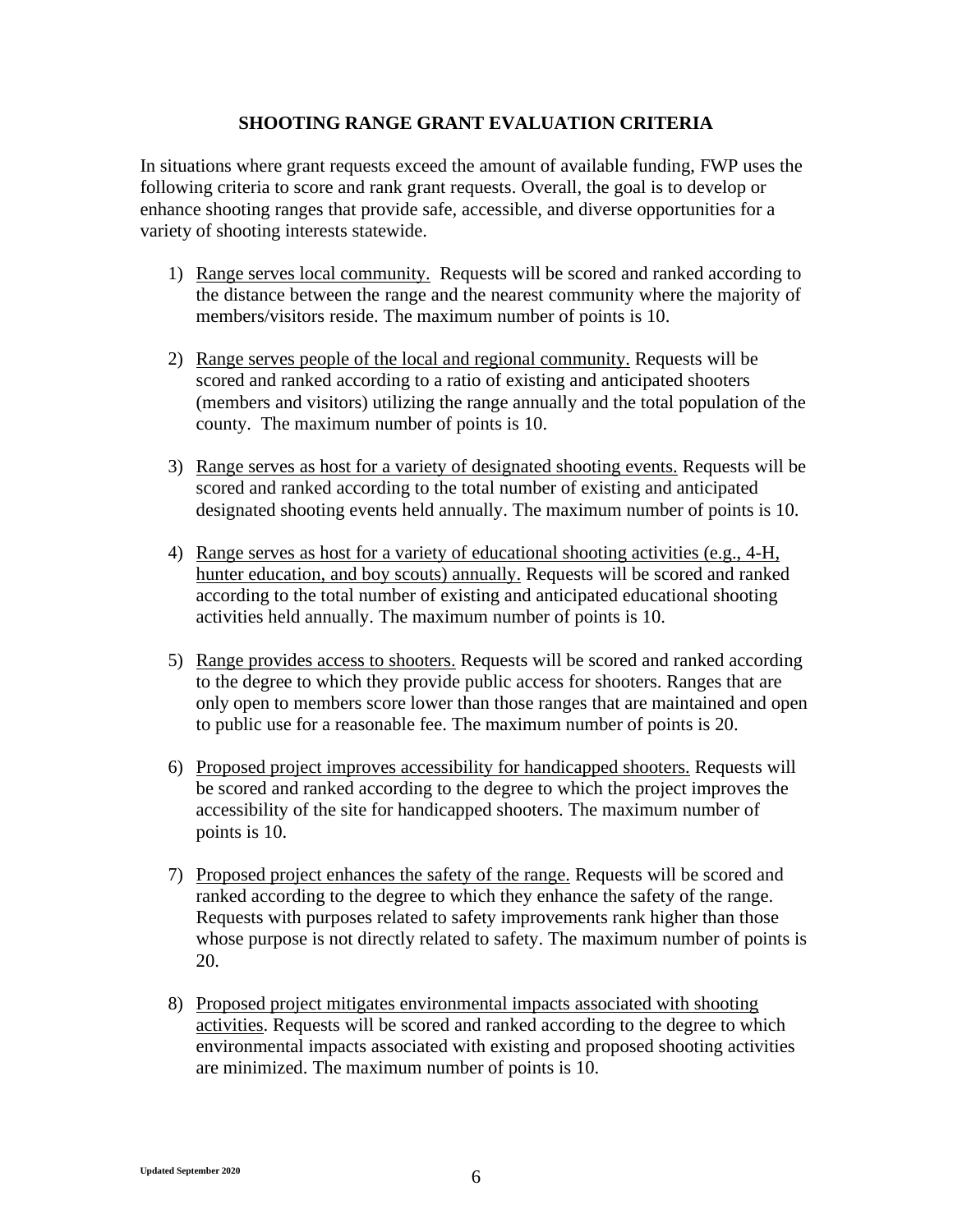- 9) Proposed project accommodates new or additional types of shooting activities. Requests will be scored and ranked according to the degree to which they add new shooting activities to the site (must be a specifically designated shooting area). The maximum number of points is 10.
- 10) Proposed project is a partnership with other organizations. Requests will be scored and ranked according to the degree to which additional funding sources have been secured. The maximum number of points is 10.
- 11) Proposed project fulfills an unmet shooting need in the community. Requests will be scored and ranked according to the number and type of existing shooting ranges within the county and/or FWP administrative region. The maximum number of points is 10.

#### **APPLICANT RESOLUTION form Approving Project**

The applicant must notarize a resolution approving the application for the grant, the project proposal, the applicant's commitment to allow public and hunter/bowhunter education program use of the facilities, and certifying the applicant's ability to provide matching funds (please use the SHOOTING RANGE DEVELOPMENT APPLICANT RESOLUTION form included).

#### **Proof of Insurance**

A copy of the club's Certificate of Liability Insurance must accompany the application.

If the club has an employee, by state law, they must provide that employee worker's compensation insurance.

For a private not for profit club to qualify for a shooting range grant they must provide FWP with the Not for Profit IRS Tax Information.

If the club uses a contractor to complete the work, then the contractor should be licensed with the state and carry worker's comp insurance.

#### **Land Acquisition (12.10.105)**

*Shooting range grant funds may be used to purchase public or private land for the purpose of a shooting range. Fee title or an equitable interest in the land must be held by the applicant. The applicant must provide evidence that other adequate land is not available for lease. A copy of the purchase agreement, an appraisal from a qualified appraiser and a commitment for title insurance must be submitted prior to dispersal of grant funds. If funding is provided for the purchase of land, the department must be listed as a reversionary interest on the property title. Section 87-1-278, MCA, sets forth the conditions that trigger a diversionary interest. Funding assistance will be provided at a maximum 50% state, 50% applicant matching basis, not to exceed 30% of available program funds for the state share.*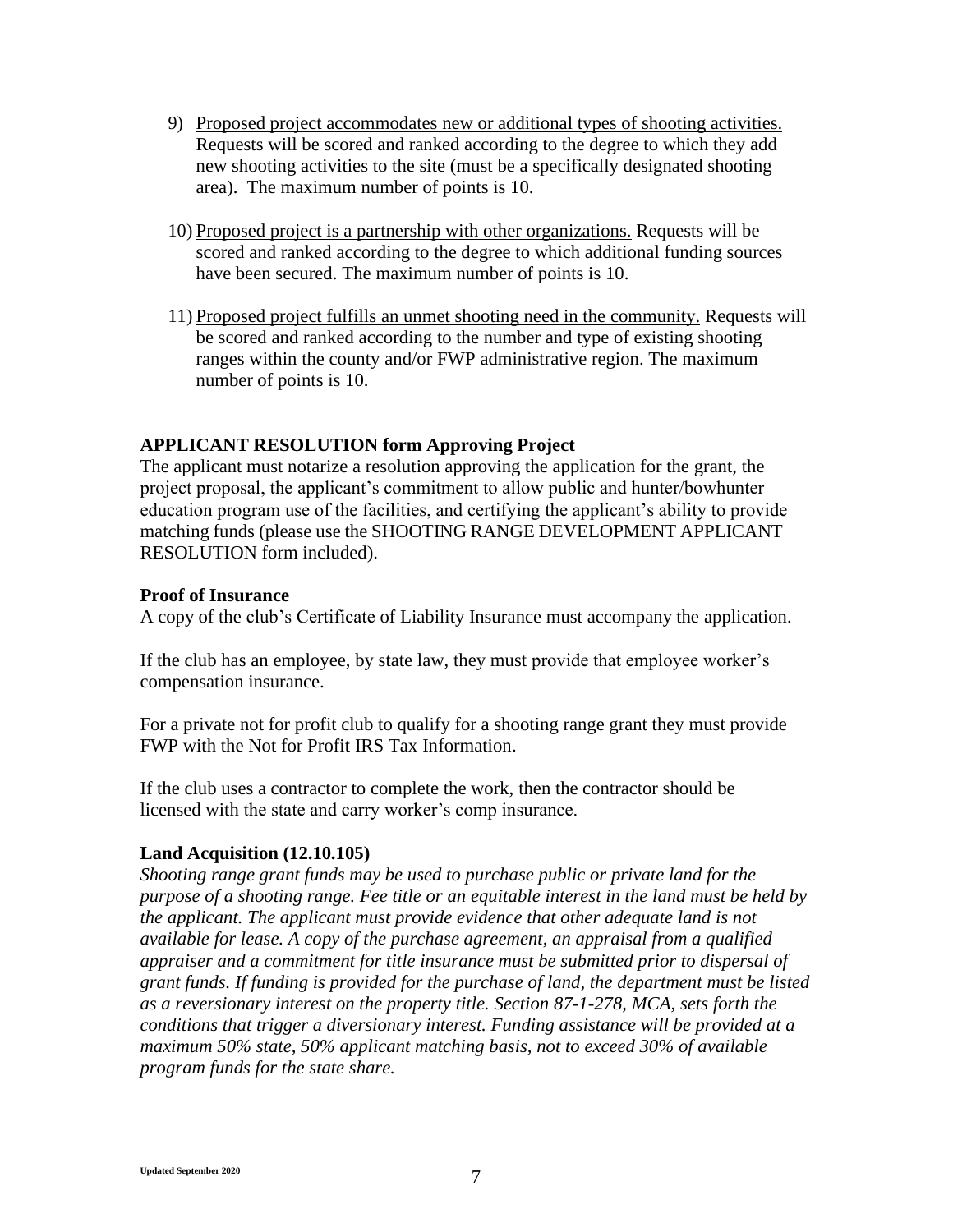#### **Inspections (12.10.106)**

- 1. *The department may conduct periodic on-site inspections.*
- 2. *Project sites will be subject to inspection by the department for 10 years following receipt of a shooting range development grant.*
- 3. *Upon completion of the work, the applicant must submit photographs of the completed project.*

#### **Environmental Assessments**

Upon preliminary approval of a grant request, FWP will evaluate the project under the provisions of the Montana Environmental Protection Act (MEPA). This process may delay projects up to 60 days or more. In some cases, FWP may require the grantee to provide documentation showing compliance with the National Historic Preservation Act (NHPA) indicating that nothing of historic significance will be jeopardized by the proposed project.

1. Project distance to the streams, creeks, rivers, ponds, lakes, and irrigation ditches, etc. According to MEPA, FWP has to assess how close facilities are to water bodies, whether shooters shoot over or into the waterways, whether runoff from berms drains into them, or whether the impact areas may have waterways within them or even if access roads cross or run along them.

2. In addition to these water bodies, applicants are encouraged to indicate on maps the existence of inhabited buildings or residences especially down range including sites or property where potential development might create an incompatible situation down range.

#### **Shooting Range Grant Accounting Procedures**

The applicant must submit proof that the work has been completed prior to being reimbursed by FWP for the expenditure. According to program laws and rules, the amount FWP reimburses cannot exceed 50% of the total expenditure submitted (*see* exemption with prior FWP approval 12.10.104).

A grant must be used for the purchase of real property, earthwork, or fixed improvements to existing shooting ranges or ranges being established. In-kind contributions can include labor, materials, and real property; existing assets and existing shooting range development prior to the grant period may not apply with the exception of *reasonable grant application expenses (MCA 87-1-278).*

For fiscal year 2023, all in-kind labor will be reimbursed at **\$21.<sup>50</sup>** an hour unless the person performing the work is a professional or a contractor registered with the State of Montana. In those instances, the Montana Prevailing Wage Rate for their profession will be used based on the current list provided by the Department of Labor and Industry or fair market value of the work. These wages can be accessed at the Department of Labor's website at<https://erd.dli.mt.gov/labor-standards/state-prevailing-wage-rates/> To receive a professional hourly amount, the person performing the work should provide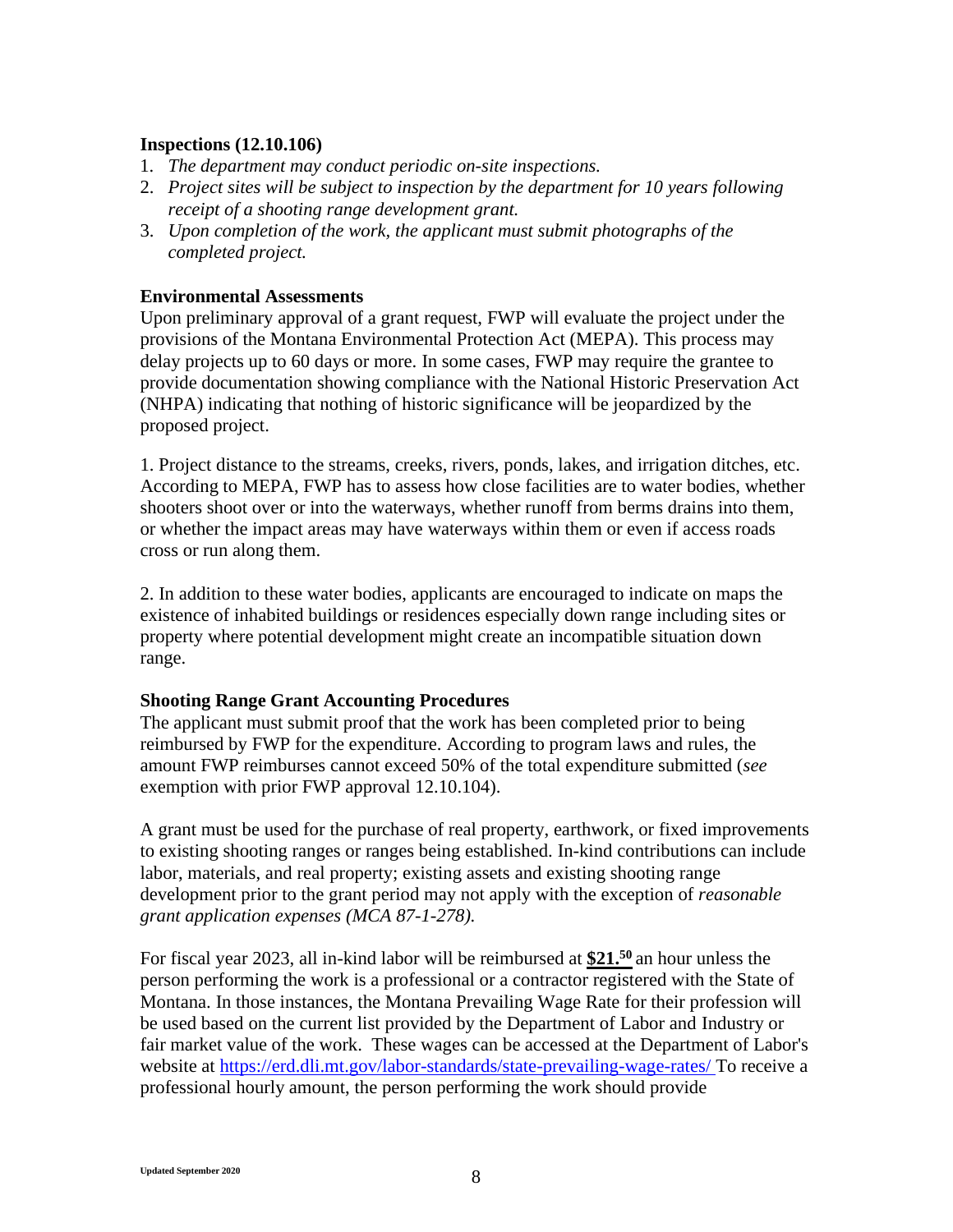FWP with a copy of a professional contractor's license or if an employee of a contractor then the state registration number of their employer. FWP will make the determination.

In order to assist FWP in determining the value of donated items, claims must include the following documentation (*see* enclosed project expenditure record):

- equipment use must include dates of use, type of equipment, rating of equipment (size), hourly charge and hours of use per project- rates will be determined based on the MT Department of Transportation's Blue Book rates or documented fair market value;
- claims of skilled labor need to include dates of work, professional license #/ contractor's registration #, name of laborer, hourly rate will be determined based on the Montana prevailing wage rate or fair market value;
- **club member labor at the rate of \$21.<sup>50</sup> per hour – record keeping must include the name of laborer, dates and hours worked, and project;**
- administration of the grant is an eligible donation.

| <b>Budget Example</b>          | <b>Actual Costs</b> | Labor In-Kind | Total     | <b>FWP</b> |
|--------------------------------|---------------------|---------------|-----------|------------|
| Purchase 3 Traps               | 20,085.00           | 250.00        | 20,335.00 | 10,167.50  |
| Materials & Construct          |                     |               |           |            |
| lBenches                       | 7,000.00            | 3,200.00      | 10,200.00 | 5,100.00   |
| Construct Rifle Range          | 3,600.00            | 1,600.00      | 5,200.00  | 2,600.00   |
| Steel Storage Bldg.            | 3,615.00            | 160.00        | 3,775.00  | 1,887.50   |
| <b>Road Gravel</b>             | 1,890.00            | 200.00        | 2,090.00  | 1,045.00   |
| <b>Trap House Construction</b> | 2,200.00            | 1,500.00      | 3,700.00  | 1,850.00   |
| <b>Archery Butts</b>           | 3,730.00            | 600.00        | 4,330.00  | 2,165.00   |
| Signs                          | 700.00              | 200.00        | 900.00    | 450.00     |
| Misc. Grant admin.             | 0.00                | 810.00        | 810       | 405.00     |
| <b>Totals</b>                  | 42,820.00           | 8,520.00      | 51,340.00 | 25,670.00  |

# **EXAMPLE OF PROPOSED BUDGET**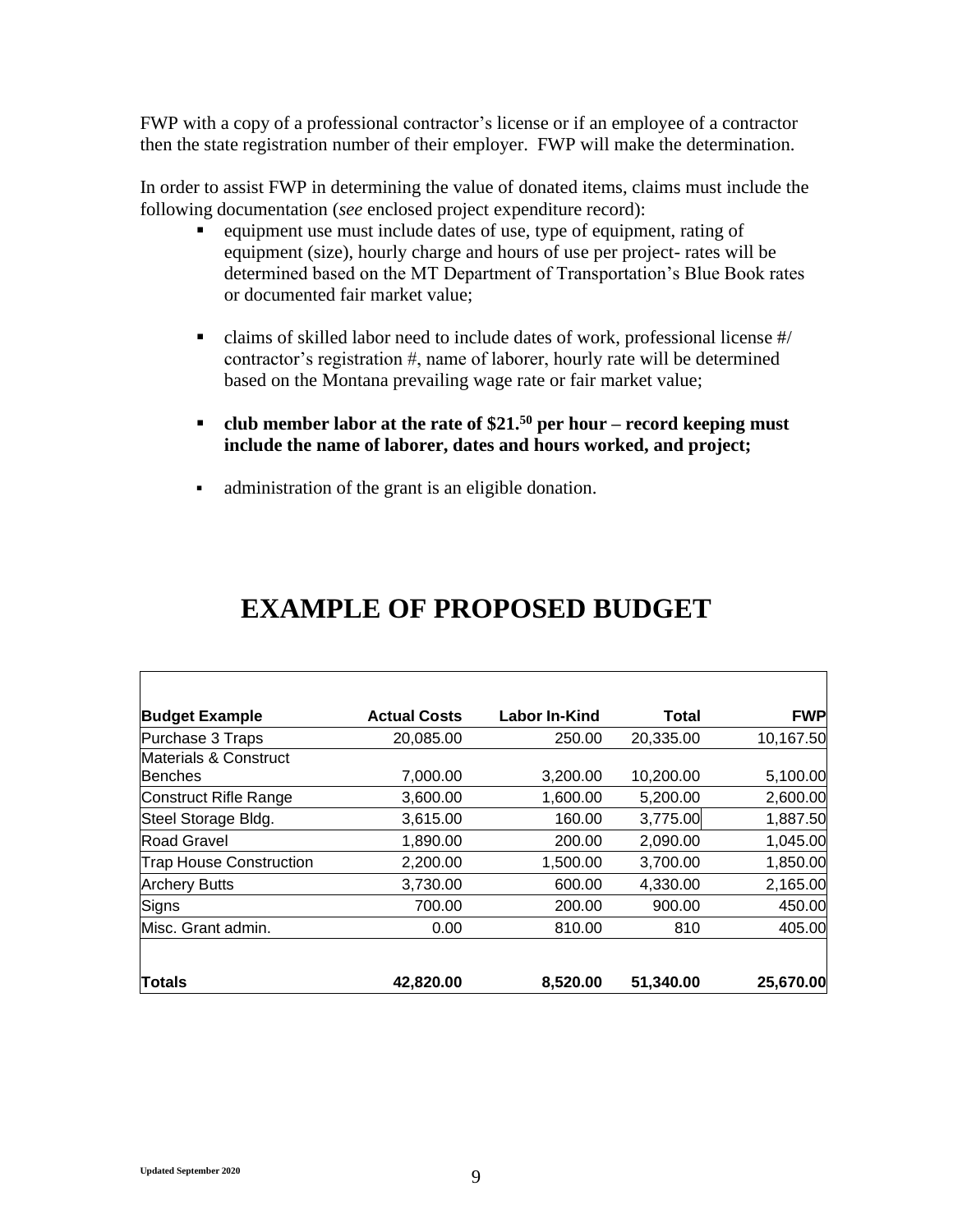#### **SHOOTING RANGE DEVELOPMENT PROJECT RESOLUTION**

Each application must include a Project Resolution signed by the president or similar governing entity that indicates the application is an approved action by the governing board of the organization. All Project Resolutions must be notarized.

Resolution Number:

Resolution of the:

(Applicant's Governing Body)

#### **APPROVING THE APPLICATION TO THE MONTANA FISH, WILDLIFE & PARKS FOR SHOOTING RANGE DEVELOPMENT FUNDING ASSISTANCE**

**(Project Title)**

**WHEREAS**, the Montana Legislature has authorized funding for the establishment of a Shooting Range Development

Program providing financial assistance for the development of shooting ranges for public purposes; and

**WHEREAS**, Montana Fish, Wildlife & Parks has responsibility for the administration of the program, including the necessary guidelines and procedures governing applications for funding assistance under the program; and

**WHEREAS**, the established application procedures require the participant's governing body to approve by resolution its submission of applications for shooting range funding assistance,

#### **NOW, THEREFORE, BE IT RESOLVED** that the

(Applicant's Governing Body)

hereby:

- 1. Approves the filing of an application for shooting range development funding assistance.
- 2. Certifies that the project application is consistent and compatible with submitted construction plans and programs for safe shooting range developments.
- 3. Agrees to comply with all applicable procedures, federal and state guidelines and requirements throughout the application process and the 10 years after the construction of the project.
- 4. Understands that the project scope and funding amount are subject to final approval by Montana Fish, Wildlife & Parks.
- 5. Work completed or expenditures incurred outside the approved Project Period will be ineligible for reimbursement.
- 6. Certifies that it will obtain its full share of funding (cash or in-kind) that equals or exceeds that requested of FWP.

(Name of Applicant Contact and phone number)

On behalf of:

(Applicant's Governing Body)

In conducting all negotiations, executing and submitting all documents, including, but not necessarily limited to, applications, agreements, amendments, and requests for other documents, which may be necessary for the completion of a shooting range development project.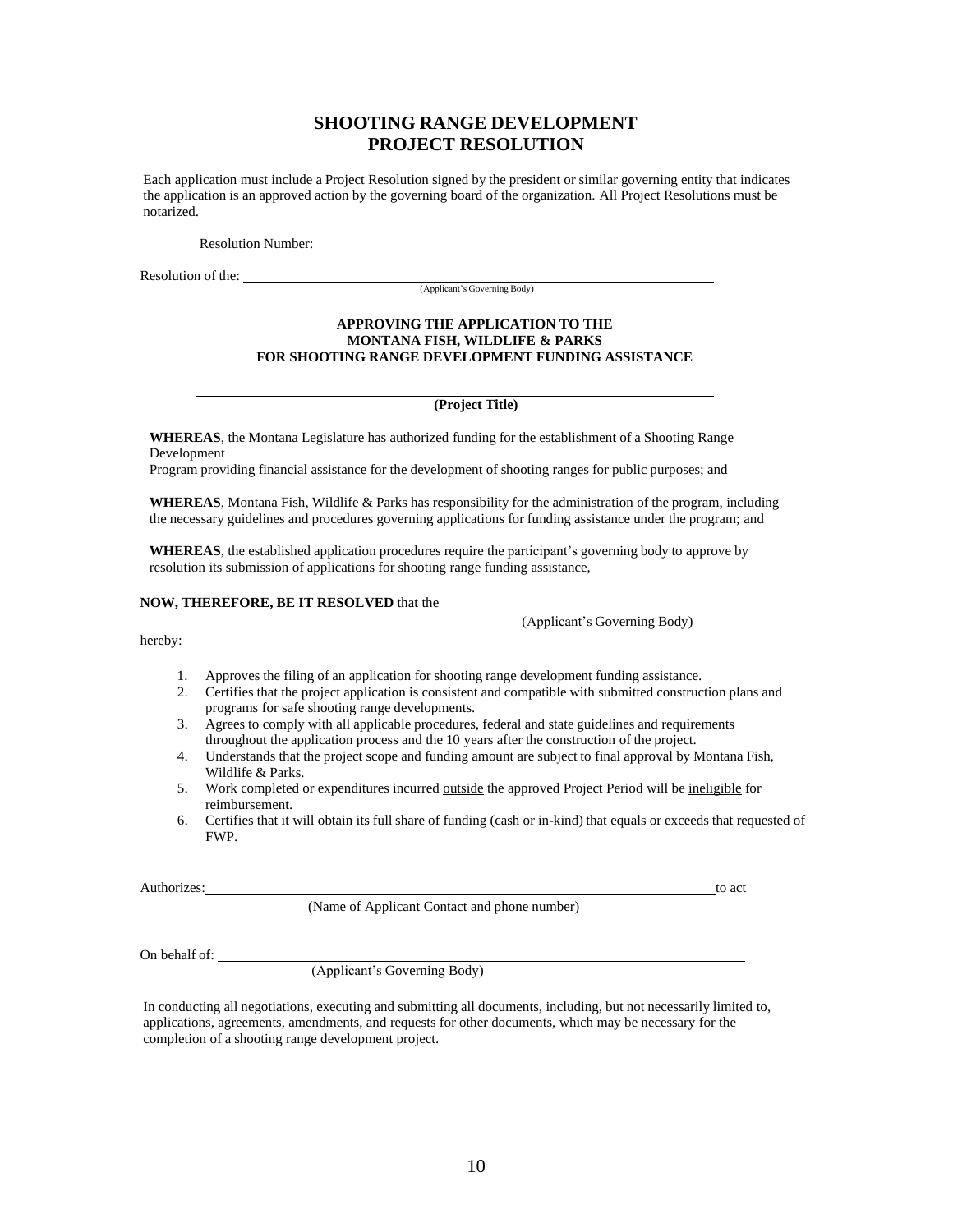#### **SHOOTING RANGE DEVELOPMENT APPLICANT RESOLUTION**

|                                                                                             |                        |                               |                  | (Applicant's Governing Body)                                                                                   |
|---------------------------------------------------------------------------------------------|------------------------|-------------------------------|------------------|----------------------------------------------------------------------------------------------------------------|
| This of                                                                                     |                        |                               |                  |                                                                                                                |
| $(\bf{day})$                                                                                | (month)                | (year)                        |                  |                                                                                                                |
|                                                                                             |                        |                               |                  |                                                                                                                |
|                                                                                             | (Authorized signature) |                               |                  |                                                                                                                |
|                                                                                             |                        |                               |                  |                                                                                                                |
|                                                                                             |                        |                               |                  |                                                                                                                |
|                                                                                             |                        |                               |                  |                                                                                                                |
|                                                                                             | (seal)                 |                               |                  |                                                                                                                |
|                                                                                             |                        |                               |                  | (Notary Public)                                                                                                |
|                                                                                             |                        |                               |                  | STATE OF MONTANA                                                                                               |
|                                                                                             |                        |                               |                  |                                                                                                                |
|                                                                                             |                        |                               |                  |                                                                                                                |
|                                                                                             |                        |                               |                  |                                                                                                                |
|                                                                                             |                        |                               |                  | I, the undersigned, https://www.factbook.com/integrations/integrations/integrations/integrations/integrations/ |
|                                                                                             |                        | (Name of Applicant's Contact) |                  |                                                                                                                |
|                                                                                             |                        |                               |                  | qualified of Coverning Body (Office Held/Title) of Coverning Body (Governing Body)                             |
|                                                                                             |                        |                               |                  | certify that the foregoing Resolution No. is a true, correct and accurate copy of Resolution No.               |
|                                                                                             |                        |                               |                  |                                                                                                                |
|                                                                                             |                        |                               |                  |                                                                                                                |
|                                                                                             |                        |                               | (Governing Body) | (day, month, year)                                                                                             |
|                                                                                             |                        |                               |                  |                                                                                                                |
|                                                                                             |                        |                               |                  |                                                                                                                |
|                                                                                             |                        |                               |                  |                                                                                                                |
|                                                                                             |                        | (day, month,<br>year)         |                  |                                                                                                                |
|                                                                                             |                        |                               |                  |                                                                                                                |
| at which a quorum was present and voted in favor of said Resolution.<br>Contact's Signature |                        |                               |                  |                                                                                                                |
|                                                                                             |                        |                               |                  |                                                                                                                |
| Address:                                                                                    |                        |                               |                  |                                                                                                                |
| Home/office phone: Cell Phone: Cell Phone:                                                  |                        |                               |                  |                                                                                                                |
|                                                                                             |                        |                               |                  |                                                                                                                |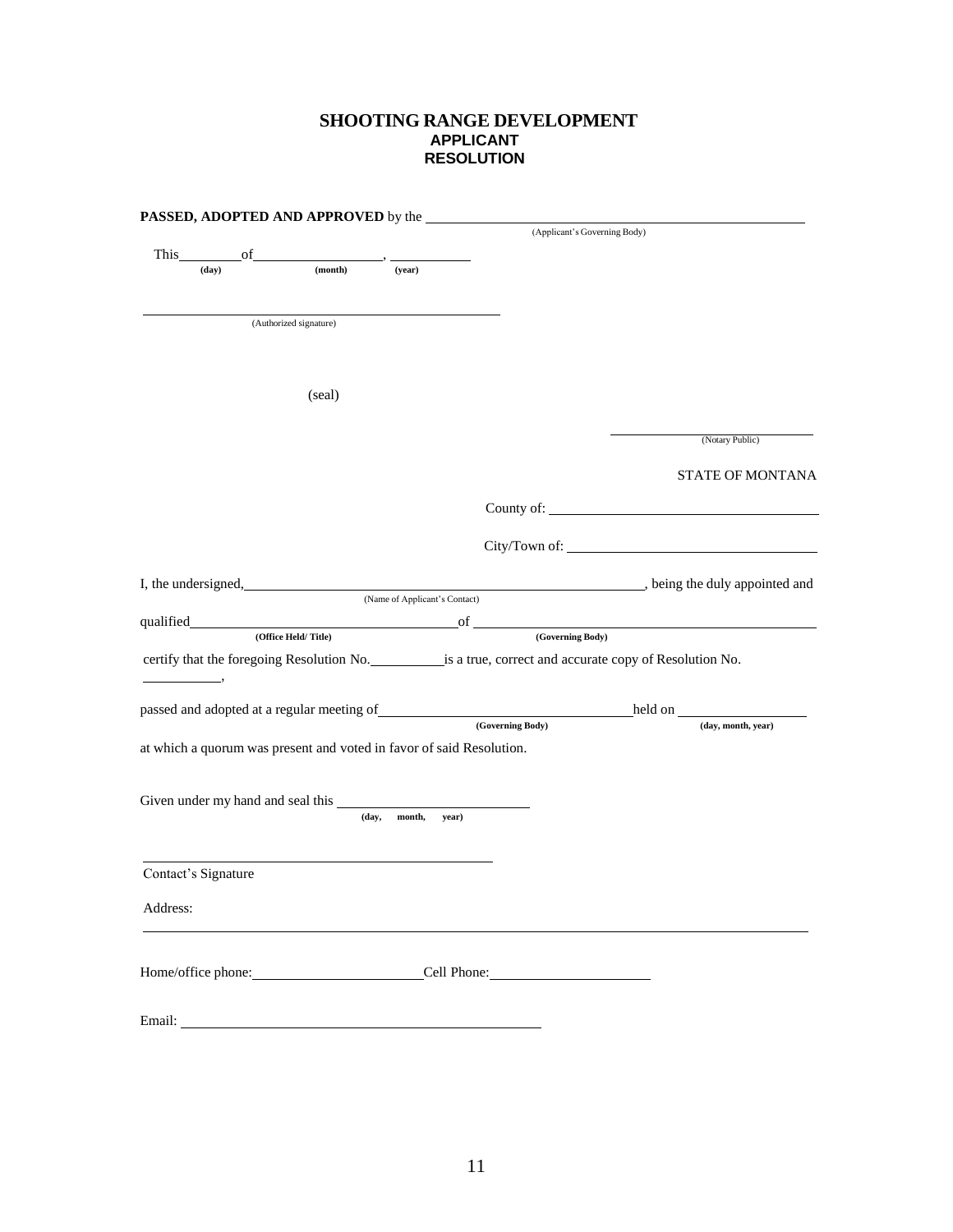# **Request for reimbursement form**

| Montana Fish, Wildlife & Parks<br><b>Shooting Range Development Program</b><br>PO Box 200701<br>1420 East Sixth Avenue<br>Helena MT 59620 |            |                                                                                                                                                                                                                                |  |
|-------------------------------------------------------------------------------------------------------------------------------------------|------------|--------------------------------------------------------------------------------------------------------------------------------------------------------------------------------------------------------------------------------|--|
|                                                                                                                                           |            |                                                                                                                                                                                                                                |  |
| Re: Shooting Range Project No.                                                                                                            |            |                                                                                                                                                                                                                                |  |
| Enclosed is an expenditure record, including receipts, showing expenses for Shooting                                                      |            |                                                                                                                                                                                                                                |  |
|                                                                                                                                           |            |                                                                                                                                                                                                                                |  |
| Total costs of expenditures (including in-kind) $\frac{1}{2}$ , x 50% = $\frac{1}{2}$ FWP costs.                                          |            |                                                                                                                                                                                                                                |  |
|                                                                                                                                           |            |                                                                                                                                                                                                                                |  |
|                                                                                                                                           | Sincerely, |                                                                                                                                                                                                                                |  |
|                                                                                                                                           |            | <b>Applicant's Authorized Signature</b>                                                                                                                                                                                        |  |
|                                                                                                                                           |            | Name: Name and the set of the set of the set of the set of the set of the set of the set of the set of the set of the set of the set of the set of the set of the set of the set of the set of the set of the set of the set o |  |
|                                                                                                                                           |            |                                                                                                                                                                                                                                |  |
|                                                                                                                                           |            | <u> 1989 - Johann Stein, mars an de Brasilia (b. 1989)</u>                                                                                                                                                                     |  |
|                                                                                                                                           |            | Email: <u>Alexander School (2003)</u>                                                                                                                                                                                          |  |
|                                                                                                                                           |            | $\text{Tax ID:}\n \begin{array}{c}\n -\n \end{array}$                                                                                                                                                                          |  |
|                                                                                                                                           |            |                                                                                                                                                                                                                                |  |

Enclosures: Records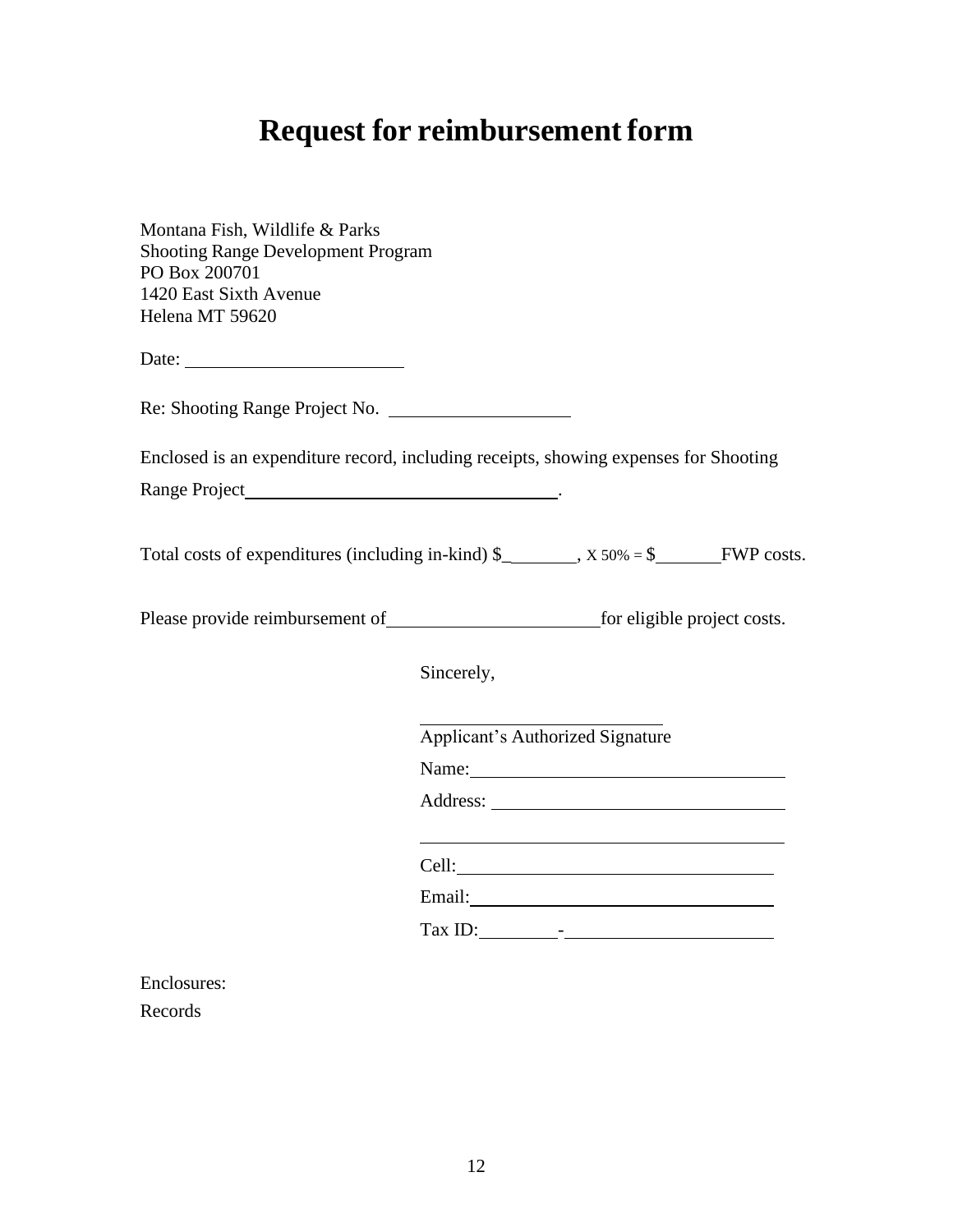# **EXAMPLE Project Expenditure Record**

| Page____of _____                                                                                                                                |  |  |  |  |  |  |  |
|-------------------------------------------------------------------------------------------------------------------------------------------------|--|--|--|--|--|--|--|
| <b>MONTANA FISH, WILDLIFE &amp; PARKS</b><br>SHOOTING RANGE DEVELOPMENT PROGRAM - PROJECT EXPENDITURE RECORD<br>PROJECT PERIOD FY _____________ |  |  |  |  |  |  |  |
| <b>AMOUNT</b><br><b>CHECK</b><br><b>DONATION</b><br><b>JOB</b><br>PAID<br><b>NUMBER</b><br>$N$ O.                                               |  |  |  |  |  |  |  |
|                                                                                                                                                 |  |  |  |  |  |  |  |
|                                                                                                                                                 |  |  |  |  |  |  |  |
|                                                                                                                                                 |  |  |  |  |  |  |  |
|                                                                                                                                                 |  |  |  |  |  |  |  |
|                                                                                                                                                 |  |  |  |  |  |  |  |
|                                                                                                                                                 |  |  |  |  |  |  |  |
|                                                                                                                                                 |  |  |  |  |  |  |  |
|                                                                                                                                                 |  |  |  |  |  |  |  |
|                                                                                                                                                 |  |  |  |  |  |  |  |

**PLEASE REMEMBER TO ATTACH A COPY OF EACH DOCUMENT THAT SUPPORTS CLAIMED COSTS. ARRANGE THE DOCUMENTS IN THE SAME ORDER AS ON THE EXPENDITURE RECORD AND HIGHLIGHT EACH COST BEING CLAIMED.** MONTANA FISH, WILDLIFE & PARKS SHOOTING RANGE DEVELOPMENT PROJECT EXPENDITURE RECORD